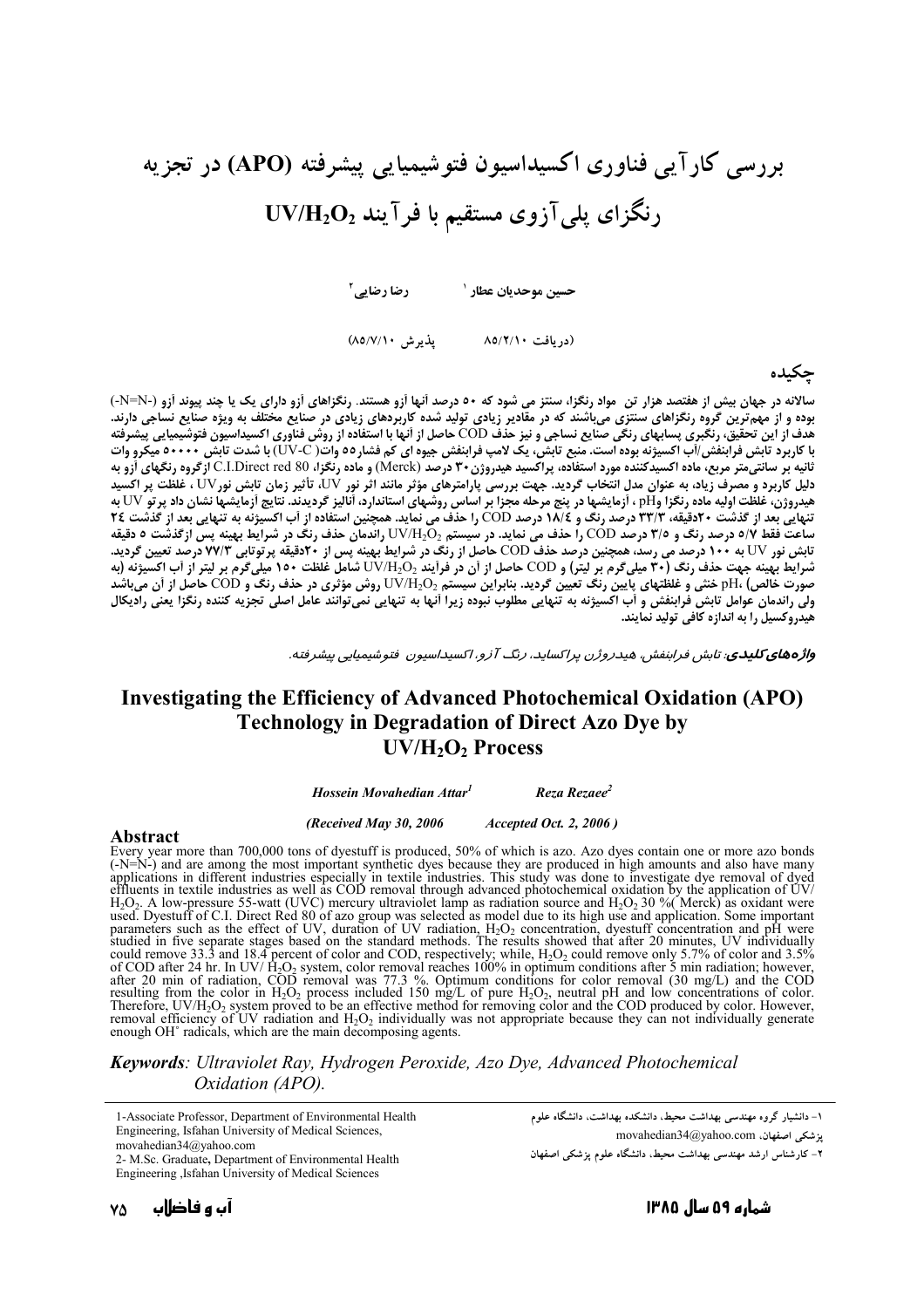١- مقدمه

سالانه در جهان بیش از هفتصد هزار تن مواد رنگزا سنتز می شود ک ۵۰ درصد آنها آزو هستند. رنگزاهای آزو دارای یک یا چنـد پیونـد آزو (-N=N-) بوده و از مهمترین گروه رنگزاهای سنتزی مـیباشـند. زیرا به مقدار زیادی تولید میشوند و همچنین کاربردهای زیـادی در صنایع مختلف به ویژه صنایع نساجی دارند. برخی از رنگزاهـای آزو و ناخالصیهای آنهـا ماننـد آمـینهـا سـمّی و حتـی بـرای بعضـی از موجودات زنده سرطانزا هستند. حـدود ۱۵درصـد از توليـد سـالانه رنگزاهای سنتزی در طبی فرآینـد رنگـرزی وارد پسـابهای نسـاجی میشوند. ورود این پسابهای رنگی به محیط زیست باعث آزار حس زیباشناختی افراد و اختلال شدید در محیطهای آبی میگردد؛ زیرا از نفوذ نور به محیطهای آبی جلوگیری کرده و باعث کند شـدن فرآینـد فتوسنتز می شود. بـا پیشـرفت صـنایع رنگزاهـای نسـاجی، هـر روز رنگزاهای جدیدی وارد بازار میشوند کـه خـواص رنگـرزی بهتـری دارند، این بهبود ناشـی از پایـداری سـاختاری رنگزاهـا مـیباشـد و سبب مقـاوم شـدن آنهـا در برابـر تجزيـه بيولـوژيكي وحتـي تجزيـه شیمیایی میگردد[۱]. فرآیندهای بیولوژیکی جهت تصـفیه پســابهای حاوي اين رنگها تأثير چنداني نداشته و فرآيندهاي تصفيه متداول از قبيل جذب سطحي، انعقاد و لختهسازي نيز روش مؤثري نمي باشـند زیرا این روشها به طور عمده پسماندهای جامدی تولید مے کننـد کـه متعاقباً مشـكلات زيسـت محيــطى ديگـرى بـه دنبـال خواهـد داشت [٢].

فناوري فتو اكسيداسيون نـوري پيشـرفته در دهـه اخيـر توسـعه قابل ملاحظهای داشته و اهمیت زیادی در زمینـه تصـفیه پسـابهای صنعتی به ویژه پسابهای حاوی مواد آلی مقاوم که روشـهای متـداول تصفیه قادر به حذف این ترکیبات نیستند، پیداکرده است. مزایـای اين فناوريها عبارتاند از [٣]:

۱- اکثر ترکیبات آلی را بـه مـواد معـدنی ماننـد آب،دی اکسـید كربن واسيدهاي معدني تجزيه مىكنند.

۲- مشکل ضایعات دور ریختنی (پسماند) ندارند. ۳- در دمای محیط و فشار اتمسفر انجام میگردند.

به طور کلـي فرآينـدهاي اکسـايش پيشـرفته در برگيرنـده کليـه فر آیندهایی هستند که در آنها بـا روشـهای مختلـف، رادیکـال۱عـای فعال هيدوكسيل('OH) توليد مي گردد. بـه خـاطر ظرفيـت اكسـايش بیالای رادیکیال هیای هیدروکسیل(۲/۸ولت) اغلب فر آینیدهای اكسايش پيشرفته بر پايه توليد اين راديكال فعـال اسـتوار هسـتند.  $\rm H_2O_2$  استفاده از یرتو  $\rm UV$  و یک ماده اکسید کننـده مناسب ماننـد یکی از مؤثرترین روشهای اکسایش پیشرفته میباشد. ایـن روش در حذف آلایندههای آلبی مقاوم در برابر تجزیه بیولوژیکی بسیار مـؤثر است. جـذب فو تـون توسـط مولكـول  $\rm H_2O_2$  آن را بـه دو راديكـال

هیدروکسیل تفکیک مے کنـد. ایـن رادیکـالهـا از طریـق گـرفتن هیدروژن و یا افزایش به پیوند دوگانه قادرند به مولکـولهـای آلـی حمله كنند كه تحت شرايط عملياتي مناسب، مي توانند محصولات نهایی آب، CO2 و اسیدهای معدنی تولیـد نماینـد[۴]. در تحقیقـاتی که اسمیت و همکارانش در سال ۱۹۹۰در کارولینـای جنـوبی انجـام دادنـد ، بـا اسـتفاده از فرآينـد اكسيداسـيون فتوشـيميايي پيشـرفته (UV/H2O2) توانستند ۸۰ درصد رنگ آلی فاضلاب یک کارخانـه كاغذســازي را حــذف نماينــد[۵]. نتــايج مطالعــات جورجيــو ' و همکـارانش در سـال ۲۰۰۰ بـر روی تخریـب ۵ نمونـه از رنگهـای راکتیو آزو به وسیله پرتو فـرابنفش در حضـور هیـدروژن پراکسـاید نشان داد که بیش از ۹۰ درصد رنگ فاضلاب نسـاجی در کمتـر از یک ساعت و ۷۰ درصد COD آن در بیش از ۲ ساعت حـذف میگر دد[۶].

به علاوه مطالعات گذشته نشان مىدهـد پراكسـيد هيـدروژن در ترکیب با پرتـو UV عـلاوه بـر حـذف رنـگ، توانـایی حـذف سـایر ترکیبات آلی همانند فنل، حشره کشهای آلبی، تتراکلریـد کـربن، دی اکسین، متانول ، علفکشها و غیره را از محیط زیست دارند.

از جمله معايب اين روش اينكه جهت تعيين مقدار بهينه غلظت هیدروژن پراکساید برای تصفیههای خاص به ارزیـابی مقـدماتی هـر رنگزا نیاز میباشد. از معایب دیگر این روش هزینههـای بـالای آن میباشد که البته کاهش هزینههای استفاده از فرآینـد UV/H2O2 بـا كنترل غلظت آب اكسيژنه مصرفي و تعيين مقدار بهينه آن مي توانـد نتـايج مطلـوبي را در پـي داشـته باشـد [٧]. هـدف از ايـن تحقيـق، رنگبری پسابهای رنگی صنایع نساجی و نیز حذف COD حاصل از آنها بـا اسـتفاده از فنـاوري اكسيداسـيون فتوشـيميايي بـاكـاربرد  $UVIH_2O_2$ بوده است.

## ۲- مواد و روشها

ایـن تحقیـق یـک مطالعـه تجربـی، مداخلـهای اسـت کـه در مقیـاس آزمایشگاهی و بـه شـكل منقطـع انجـام گرديـد. بـدين منظـور از دو راکتور باز و بسته استفاده شد. در راکتور باز به حجم مفید ۲/۵ لیتـر از جنس شیشه کـه مجهـز بـه همـزن مـيباشـد. محلـول رنـگ وآب اکسیژنه اضافه گردید و در راکتور بسته بـه حجـم مفیـد ۲/۵ لیتـر از جنس استیل ضد زنگ به طول ۹۲سانتی متر، قطر ۷/۶ سانتی متـر و عمق مفید آب ۴/۶ سانتی متر، لامپ UV و یوشش کـوارتز تعبیـه گردیده است (شکل ۱). منبع تابش، یک لامپ فرابنفش جیوهای کم فشبار ۵۵ وات( UV-C) بیاً شیدت ۵۰۰۰۰ میکیرو وات ثانییه بیر

 $1$  Georgiou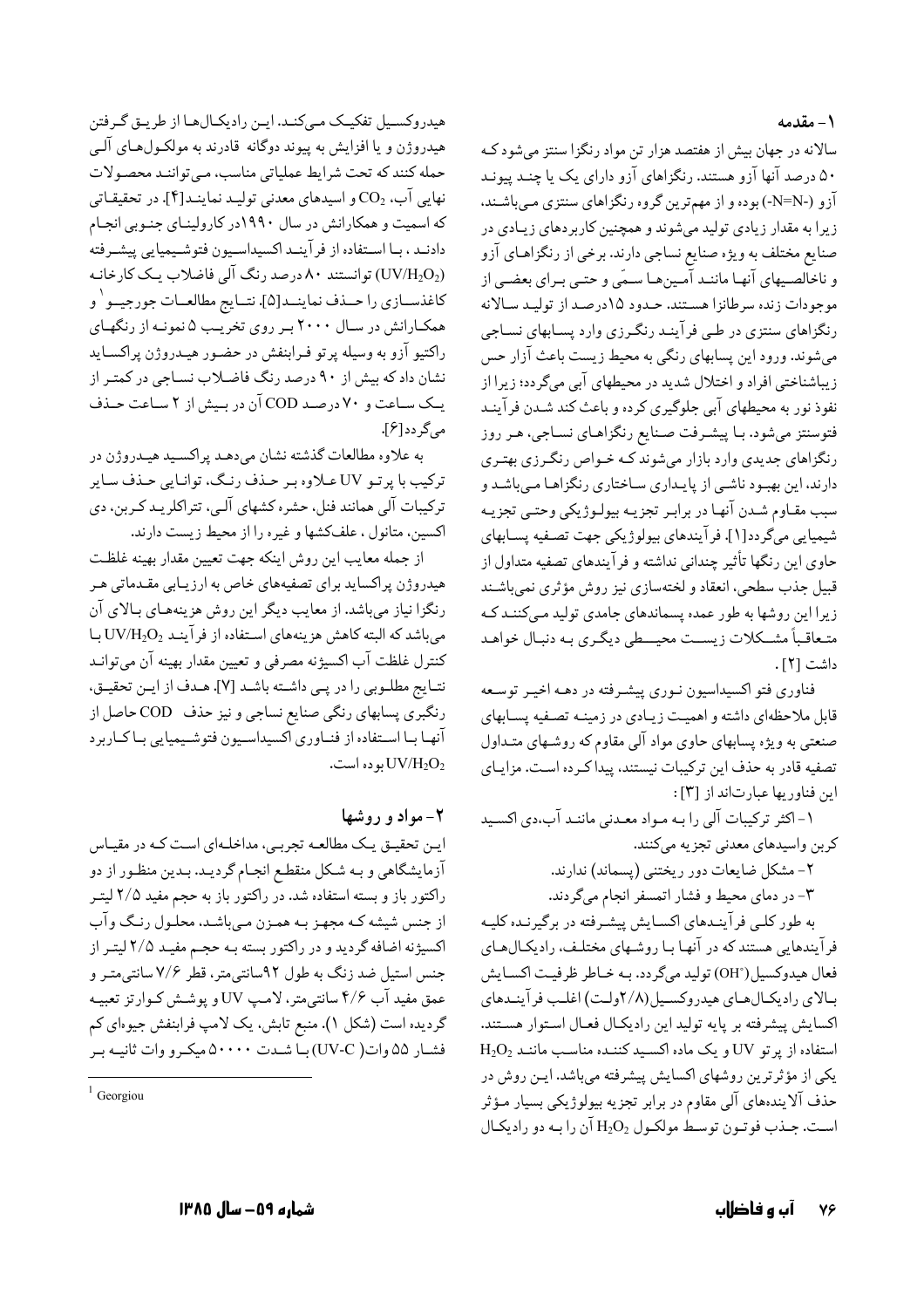سانتی متر مربع ساخت شرکت فیلیپس <sup>۱</sup> بـود. لامـپھـای کـم فشـار دارای اشعه مونوکروماتیک بـوده و ۹۵٪ طـول مـوج آنهـا ۲۵۳/۷ نانومتر میباشد (جدول ۱) و ماده اکسید کننده مورد استفاده در این مطالعه پراکسید هیدروژن (H2O2) ۳۰ درصد (Merck) بود. جهت تنظیم pH از سـود سـوزآور و اسـید کلریـدریک بـا درجـه خلـوص آزمایشگاهی استفاده گر دید.

همچنـین مـاده رنگـزاي سـولوفنيل قرمـز 3BL بـا نـام علمـي C.I. Direct Red 80 (از نمایندگی کمپـانی Ciba-Geigy سـوئيس در ایران) که یک رنگ پلیآزوی مستقیم میباشد، به دلیـل فراوانـی مصرف و كاربرد زيـاد، بـه عنـوان مـدل انتخـاب گرديد(جـدول ٢). جهت بررسی پارامترهای مؤثر مانند اثر نورUV، تأثیر زمـان تــابش نور UV،غلظت پر اکسید هیدروژن، غلظت اولیه ماده رنگزا و pH. آزمایشها در پنج مرحله مجزا انجام گردیدنـد کـه طـي آن حـدود ۵۰

 $1$  Philips

نمونه مورد آنالیز قرار گرفت. این تعداد نمونه گیـری و آزمـایش بـا توجه به رابطه آماري زير محاسبه شد  $n = z^2$ ,  $s^2/d^2$  $(1)$ 

که n تعداد نمونه ، z ضرب اطمینان۹۵درصد بعنبی ۰۱/۹۶ بر آوردي از انحراف معيـار درصـد حـذف رنـگ كـه بـا توجـه بـه مطالعات مشابه، مقدار یک درصد بـه دسـت آمـده اسـت و d میـزان دقت یا حداکثر خطای مجاز می باشد که ۰/۵ درصد در نظر گرفتـه شده است. بنابر این در هر بار تکرار آزمایش بـا توجـه بـه در نظـر گرفتن پنج زمان ماند، هشت غلظت  $\text{H}_{2}\text{O}_{2}$  سه غلظت رنگ و سـه pH مختلف ، ۸۰ مرتبه آزمایش COD و ۸۰ مرتبه سنجش رنگ و در کل سه بار تکرار، ۲۴۰ مرتبه آزمایش COD و ۲۴۰ مرتبه سنجش رنگ صورت گرفت. همچنین کلیه نتایج ارائه شده، میانگین سه بار تکرار آزمایشها میباشند. جهت تجزیه و تحلیل نتایج از نـرم افزارهای SPSS و اکسل<sup>۲</sup> بهره گرفته شده است.



|  | جدون ، سسخسات مربوط به د منها تر ابتعش مورد استعاده |                            |                 |                             |                       |      |      |      |          |  |  |  |  |
|--|-----------------------------------------------------|----------------------------|-----------------|-----------------------------|-----------------------|------|------|------|----------|--|--|--|--|
|  | شدت تابش                                            | عمر لامپ                   | جريان           | فركانس                      |                       | وزن  | قطر  | طول  |          |  |  |  |  |
|  | $(\mu$ ws/cm <sup>2</sup> )                         | (hr)                       | (A)             | (Hz)                        | $(v)$ ولتاژ           | لامب | لامب | لامب | نوع لامپ |  |  |  |  |
|  |                                                     |                            |                 |                             |                       | gr)  | (mm) | (mm) |          |  |  |  |  |
|  | $\Delta$                                            |                            |                 |                             | $YY \cdot - YY \cdot$ | 16.  | ۲۶   | 9.9  | $UV-C$   |  |  |  |  |
|  |                                                     | $\Delta \cdot \cdot \cdot$ | $\cdot/\lambda$ | $\Delta \cdot -\frac{1}{2}$ |                       |      |      |      | ۵۵وات کم |  |  |  |  |
|  |                                                     |                            |                 |                             |                       |      |      |      | فشا,     |  |  |  |  |
|  |                                                     |                            |                 |                             |                       |      |      |      |          |  |  |  |  |

 $2$  Excel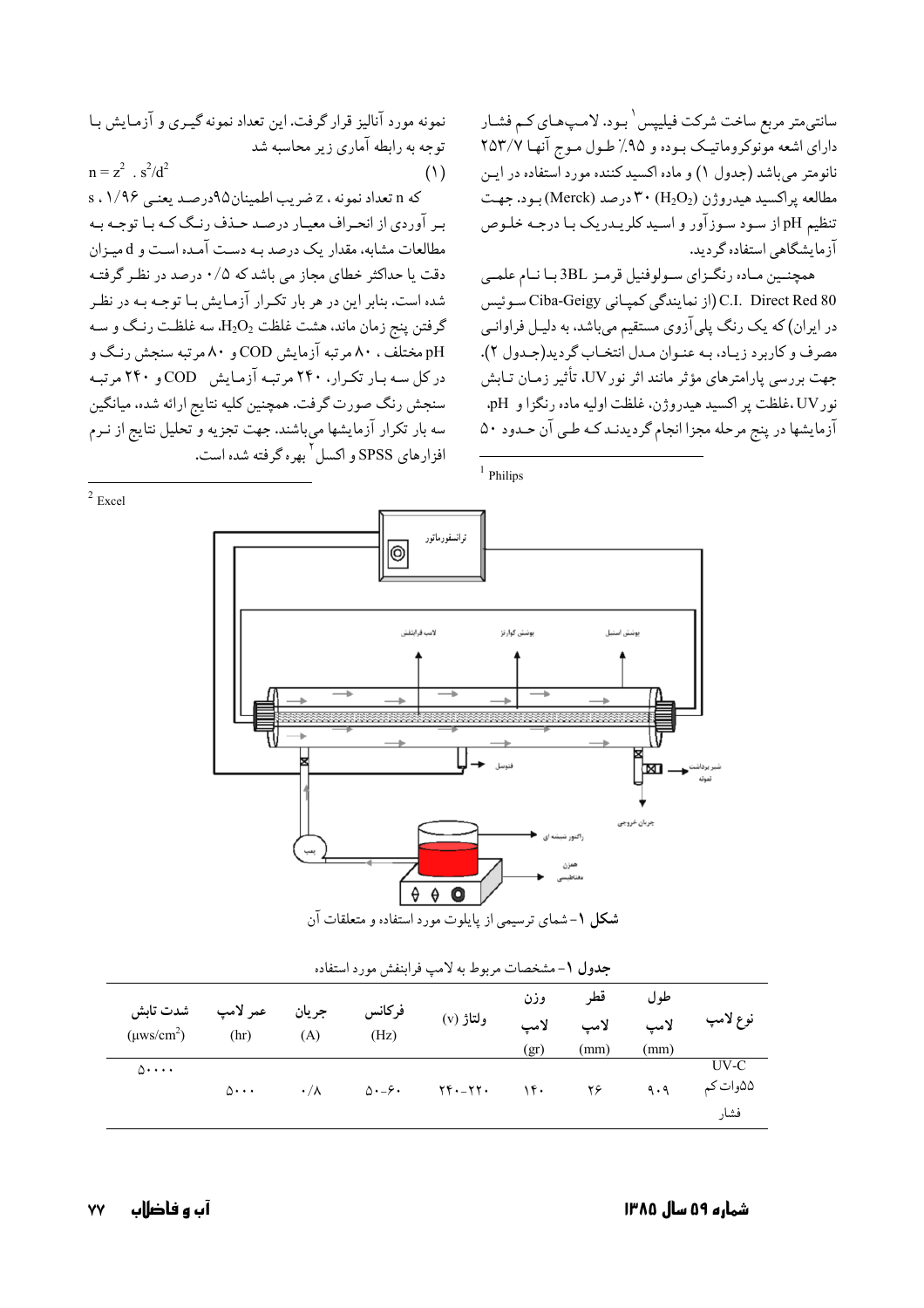| نام علمی           | نام تجاری            | فرمول شيميايي                     | $\lambda$ max<br>(nm) | MW            | pH   | تعداد<br>پيوند آزو |
|--------------------|----------------------|-----------------------------------|-----------------------|---------------|------|--------------------|
| C.I. Direct red 80 | سولوفنيل قرمز<br>3BL | $C_{45}H_{26}N_{10}Na_6O_{21}S_6$ | ۵۴۵                   | $g/mol\$ YV\% | خنثي |                    |

جدول ۲- مشخصات رنگ آزوی مورد استفاده

به منظور اندازهگیری غلظت رنگ C.I. Direct Red 80 در ايــن تحقيــق از مشخصــات آن در ناحيــه UV- Vis مطــابق روش استاندارد فتومتري مستقيم به وسيله اسيكتروفتومتر ازكتـاب روشهای استاندارد جهت انجـام آزمایشـهای آب و فاضـلاب چاپ۱۹۹۸ استفاده شده است. بدین منظـور در ابتـدا جهـت تعیـین طول موج بیشینه (λ <sub>max</sub>) طیف جذبی محلولی از رنگ مورد نظر بـه غلظت ۳۰ میلیگرم در لیتر در محدودهٔ ۲۰۰ تا ۸۰۰نانومتر به وسیله دستگاه اسیکتروفتومتر رسم گردید. همان طور که در شکل ۲ نیز مشاهده میشود، طیف جـذبی در ناحیـه مرئـی و در طـول مـوج ۵۴۵ نانومتر ، پیک جذبی میباشد و به عبارت دیگر حداکثر جـذب در طول موج ۵۴۵ نانومتر میباشد.



ن غلظت اوليه رنگ و C ، غلظت رنگ در هر لحظه C مىباشد.



**شکل ۲**– طیف جذب<sub>ی</sub> محلولی از رنگ C.I. Direct Red 80 به غلظت ۳۰ میل<sub>ی</sub> گرم در لیتر در محدودهٔ ۲۰۰ تا ۸۰۰ نانومتر



شکل ۳- منحنی کالیبراسیون جهت اندازهگیری غلظت رنگ سولوفنیل قرمز 3BL در نمونههای مجهول،۴۵- (nm) ۸  $\lambda_{\rm max}$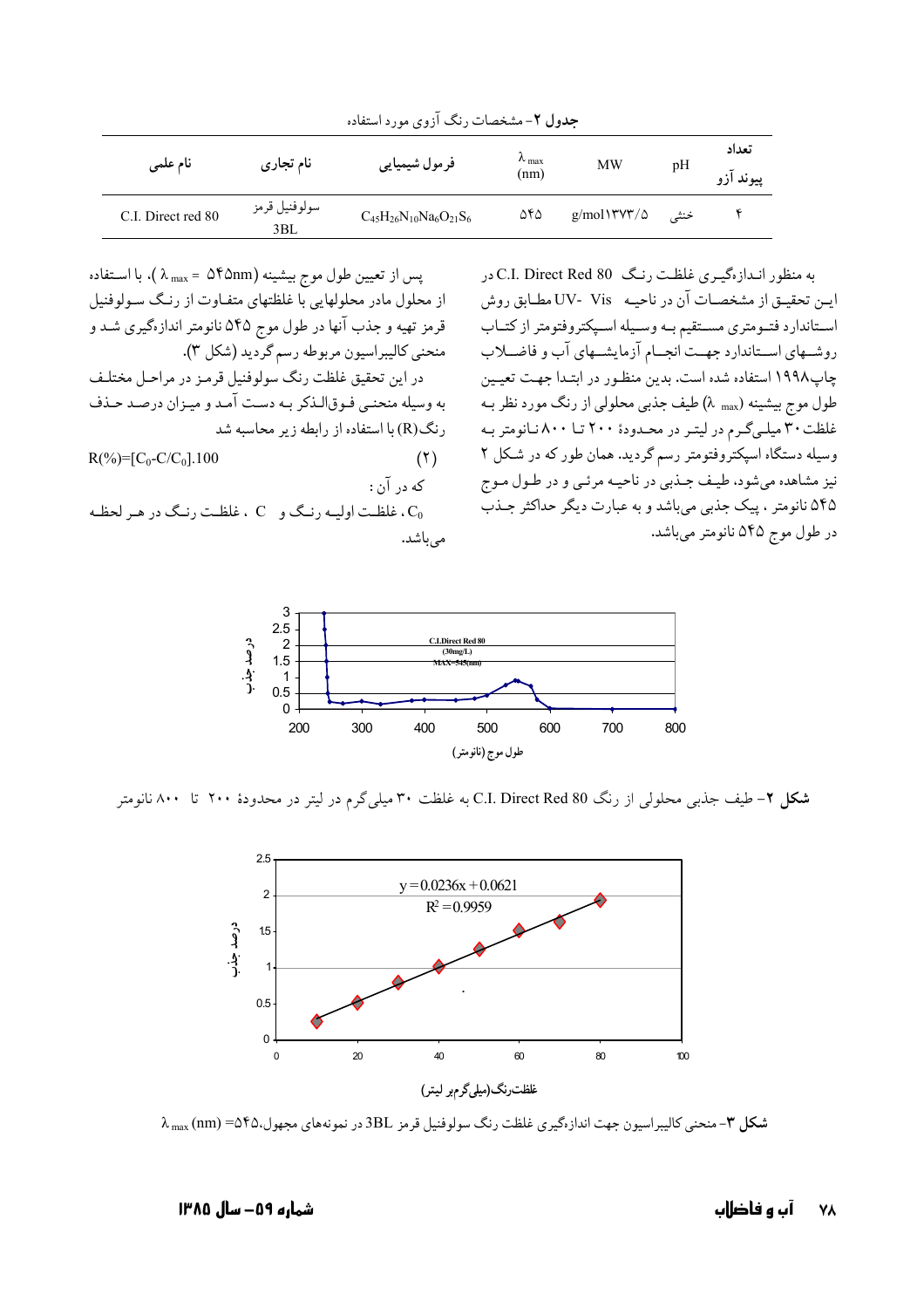همچنــین بــه منظــور انــدازهگیــری COD از روش تقطیــر برگشــتی سربسته ،رنگسنجی مطابق روش ۵۲۲۰ D از کتاب استاندارد متـد چاپ ١٩٩٨ استفاده شده است [٨].

٣- نتايج ۳-۱-بررسی تأثیر پرتـو UV بـه تنهـایی، در فرآینـد رنگبـری و حذف COD حاصل از رنگ

به منظور پی بردن به نقش مؤثر پرتـو UV در حـذف رنـگ و COD حاصل از آن، محلولی از رنگ به غلظت تقریبی ۳۰ میلـیگـرم بـر ليتر تهيه گرديد، سپس تحت تابش نـور UV قـرار گرفت و غلظـت باقیمانده رنگ و COD در هـر نمونـه در زمانهـای مختلـف توسـط دستگاه اسپکتروفتومتر اندازهگیری شد. نتایج آزمایشها نشان دادکه تابش نور UV تا حدودي موجب تجزيه و در نتيجـه حـذف رنـگ و COD حاصل از آن میگردد. به طوری که بعد از گذشت ۲۰ دقیقه ۳۳/۳ درصد رنگ و ۱۸/۴ درصد COD حذف گردید، که در واقع اين حذف از طريق فتوليز مستقيم صورت گرفته است.

بنابراین استفاده از پرتو فرابنفش بـه طـور مجـزا باعـث حـذف جزئي رنگ و COD حاصل از آن ميگردد. علت اين پديـده ايـن است که UV به تنهایی نمی تواند عامل اصلی تجزیـه کننـده رنگـزا يعني راديكال هيدروكسيل را به اندازه كافي توليد نمايد[ ٩].

## -۲- بررسی تأثیر H2O2 به تنهایی، در فرآینـد رنگبـری و حـذف $-$ ۲ COD حاصل از آن

 $\text{COD }$ به منظور پی بردن به نقش مؤثر  $\text{H}_2\text{O}_2$ در حذف رنگ و حاصل از آن، محلولی از رنگ به غلظت تقریبـی ۳۰ میلـیگـرم بـر لیتر تهیه گردید. سپس مقـدار بهینـه  $\rm H_2O_2$ کـه در مراحـل بعـدی بـه دست آمده بـه آن اضـافه و غلظـت باقیمانـده رنـگ و COD در هـر



UV/H2O2 تأثیر غلظتهای متفاوت  $\rm _2$  H و زمان تابش UV بر میزان درصد حذف رنگ سولوفنیل قرمز  $\rm _3BL$  در فرآیند  $\rm _2$  $pH = \frac{\mathcal{S}}{\lambda - V} - V$ ( أخلظت ماده رنگزا ]. pH=  $\mathcal{S}/\lambda - V$ /۲

نمونه در زمانهای مختلف توسط دستگاه اسیکتروفتومتر اندازهگیـری شد. نتایج آزمایشها نشان دادکه  $\mathrm{H}_2\mathrm{O}_2$ به تنهایی تـأثیر نـاچیزی در حذف رنگ و COD حاصل از آن دارد . به طوري كه بعد از گذشت ۲۴ ساعت فقط ۵/۷ درصد رنگ و ۳/۵ درصد COD حـذف گردید. بنابراین استفاده از آب اکسیژنه به تنهایی باعث حذف بسـیار جزئي رنگ و COD حاصل از آن ميگردد. علت اين پديده اين است که H2O2 به تنهایی نمیتواند عامل اصلی تجزیـه کننـده رنگـزا یعنی رادیکال هیدروکسیل را به اندازه کافی تولید نماید. [۹و ۱۰].

-۳-۳-بررسی اثر غلظتهـای مختلـف H2O2 در فرآینـد رنگبـری وT-۳  $UV/H_2O_2$ حذف COD حاصل از رنگ در فرآیند

به منظور بررسی اثر غلظتهای مختلف H2O2 در فرآینـد رنگبـری و حذف COD حاصل از رنـگ در سیسـتم UV/ H2O2، محلـولی از ماده رنگزا با غلظت تقریبی ۳۰میلیگرم بر لیتـر تهیـه و در شـرایط pH طبیعـــي رنـــگ ، آب اکســـیژنه بـــا غلظتهـــاي مختلـــف (۳۰۰، ۱۸۰،۱۸۰،۱۵۰،۱۸۰،۱۴۰، ۳۰،۴۰، ۳۰) میلیگرم بر لیتر اضافه و تحت تابش نور UV قرار گرفت. سپس در فواصل زمانی مختلف از محلـول نمونــهبـرداري شــده وجــذب نمونــه توسـط دســتگاه اسیکتروفتومتر اندازهگیری شد.

همان طور که در شکلهای ۴ و ۵ مشـاهده مـی شـود، بـاگذشـت زمان غلظت رنگ و COD حاصل از آن کاهش می یابـد. بـه طـوری که وقتبی غلظت پراکسید هیـدروژن ۳۰ و ۶۰ میلـیگـرم بـر لیتـر میباشد، غلظت رنگ پس از ۱۵ دقیقه بـه صـفر مـیرسـد. وقتـی غلظت  $\rm H_2O_2$  به ۹۰ و ۱۲۰ میلیگرم بر لیتر می رسد، غلظت رنگ پس از ۱۰ دقیقه به صفر می رسد و در حـالتی کـه غلظـت H2O2 بـه ۱۵۰میلیگرم بر لیتر میرسد، غلظت رنگ پس از ۵ دقیقه بـه صـفر مهرسد. با افزایش غلظت پسر اکسید هیدروژن به ۱۸۰، ۲۱۰ و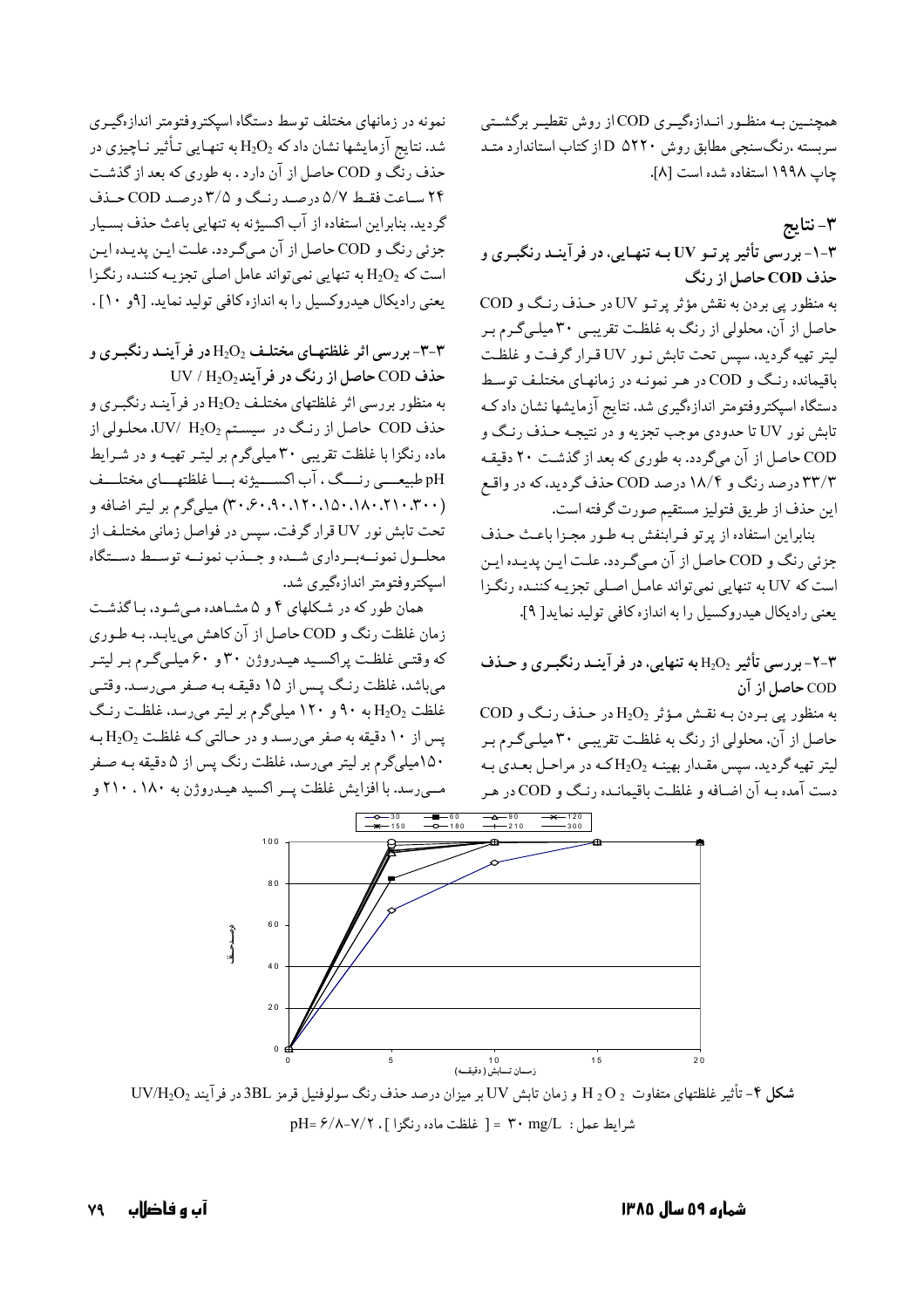

**شکل ۵**– تأثیر غلظتهای متفاوت A و JV و زمان تابشUV بر درصد حذف COD حاصل از رنگ سولوفنیل قرمز 3BL درفرآیند UV/H2O2  $pH = \frac{\mathcal{P}}{\lambda - V} - V$ ( أغلظت ماده رنگزا ]. pH=  $\mathcal{P}/\lambda - V$ /۲

شرایط به طور قابل ملاحظهای کاهش می یابد. علت این پدیده  $\rm H_2O_2$  بدين صورت توجيه مي شود كه چون در تمامي محلولها مقدار و زمان تابش نور UV یکسان است، در نتیجه تعداد رادیکال های هیدروکسیل تولید شده نیـز در هـر سـه نمونـه یکسـان خواهـد بـود. بنابراین رنگبری در نمونههای با غلظت کم آلاینـده بیشـتر خواهـد بود، به طوري كه غلظت ١٥ ميليگرم بر ليتـر رنـگ بعـد از گذشـت زمان کمتر از ۵ دقیقه به صفر میرسد و غلظت ۶۰ میلیگرم بر لیتـر رنگ بعد از حدود ۲۰ دقیقه به صفر می رسد.

۳-۵-بررسی تأثیر pH در فرآیند رنگبری و حذف COD حاصل از  $\rm UV/\,H_2O_2$  رنگ در سیستم

به منظور بررسی تأثیر pH در فرآیند رنگبری و حذف COD حاصل از رنگ در سیستم UV/ H2O2 ، محلـولی از مـاده رنگـزا بـا غلظـت تقریبی ۳۰ میلیگرم بر لیتر تهیه و آب اکسیژنه بـا غلظـت بهینــه بـه دست آمده از مراحل قبلی (۱۵۰میلیگرم بر لیتر) در شرایط pH قلیایی، خنثی و اسیدی ( ۷، ۱۱ ، ۲/۵) اضافه و تحت تابش نور UV قرار گرفت. سپس در فواصل زمانی مختلف از محلول نمونهبرداری کرده و جذب نمونهها توسط دستگاه اسیکتروفتومتر اندازهگیری شد. همان طور که در شکلهای ۸و ۹ مشاهده میگردد. زمـان لازم جهت حذف رنگ در سه pH به ترتیب اسیدی، خنثی و قلیایی بررسی شده است، نتــايــج به دست آمده نشان ميدهدكه زمان لازم براي حـذف غلظت معینی از رنگ (۳۰میلیگرم بر لیتـر) وCOD حاصـل از آن درغلظت بهینه آب اکسیژنه (۱۵۰میلی گرم بر لیتر ) در pH خنثی ۳۰۰ میلیگرم بر لیتـر، مشـاهده مـیشـود کـه غلظـت رنـگ بعـد از گذشت زمان بیشتری (نسبت به غلظت ۱۵۰ میلی گرم بر لیتـر ) بـه صفر میرسد. بنابراین سرعت رنگبری محلول با افزایش غلظت آب اکسیژنه از ۳۰ تا ۱۵۰ میلی گرم بر لیتر افزایش می یابد؛ در حالی که افزایش آن از ۱۵۰ تا ۳۰۰میلیگرم بر لیتـر باعـث کـاهش درصد حذف رنگ میگردد. بنابراین غلظت ۱۵۰ میلیگرم بـر لیتـر به عنوان غلظت مؤثر و بهينه آب اكسيژنه تعيين گرديد. به هـر حـال در غلظتهای بالاتر، آب اکسیژنه به عنوان از بین برنده رادیکالهای هیدروکسیل (از طریق ترکیب مجـدد رادیکـالهـای هیدروکسـیل) عمل مي کند و در نتيجه کارآيي حذف رنـگ و COD حاصـل از آن راكاهش مى دهد [ ۱ و ۱۱].

۴-۳- بررسی اثر غلظتهای اولیه مختلف رنگ در فرآیند رنگبـری  $UV/H_2O_2$  و حذف COD حاصل از آن در سیستم به منظور بررسی اثر غلظتهای اولیه مختلف رنگ در فرآیند رنگبری و حذف COD ناشی از رنگ در سیستم UV/H2O2 ، محلولهایی با غلظتهای مختلف از رنگ(۴۰٪ ۳۰، ۱۵میلیگرم بر لیتـر) تهیـه و در شرايط pH طبيعي رنگ، آب اكسيژنه با غلظت بهينه به دست آمده از مرحله قبلی (١۵٠میلیگرم بر لیتر) اضافه و تحت تابش نـور UV قرار گرفت. سپس در فواصل زمانی مختلف از محلول نمونهبرداری كرده و جذب نمونهها توسط دستگاه اسپكتروفتومتر انـدازه گيـري شد. همان طور که در شکلهای ۶ و ۷ مشـاهده مـیشـود، بـا افـزایش غلظت رنگ میزان تجزیه رنگ با ثابت ماندن مقـدار H2O2 و سـایر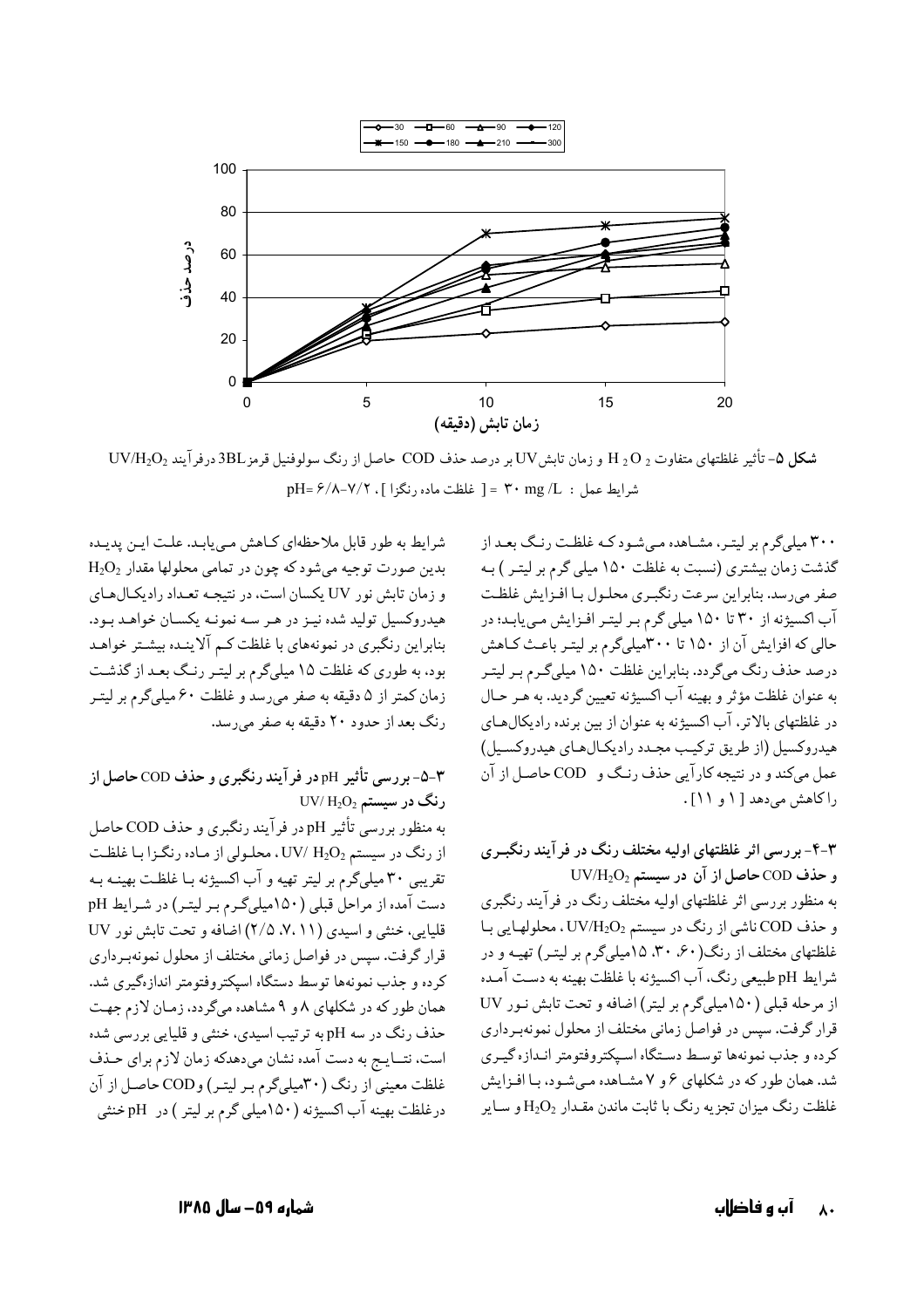

شکل ۶- تأثیر غلظتهای اولیه مختلف رنگ بر درصد حذف رنگ سولوفنیل قرمز 3BL در فرآیند UV/H2O<sub>2</sub> pH=  $\frac{\epsilon}{\gamma}$ شرايط عمل :  $\log/L$  ^ ( H  $_2$  O  $_2$  ] =  $\sim$  10 $\cdot$  mg/L s



 $UV/H_2O_2$  شکل ۷- تأثیر غلظتهای اولیه مختلف رنگ بر درصد حذف COD حاصل ازرنگ سولوفنیل قرمز 3BL در فرآیند pH=  $\frac{\epsilon}{\gamma}$ شرايط عمل:  $\ln \frac{1}{2}$  ^ ^ mg /L : 20y s



 $UV/H_2O_2$  شکل ۸- تأثیر pH و زمان تابش پرتو UV  $[H_2O_2] = \Delta \cdot mg/L$ . شرايط عمل : F $\cdot$  mg /L أغلظت ماده رنگزا ].

شماره ۵۹ **س**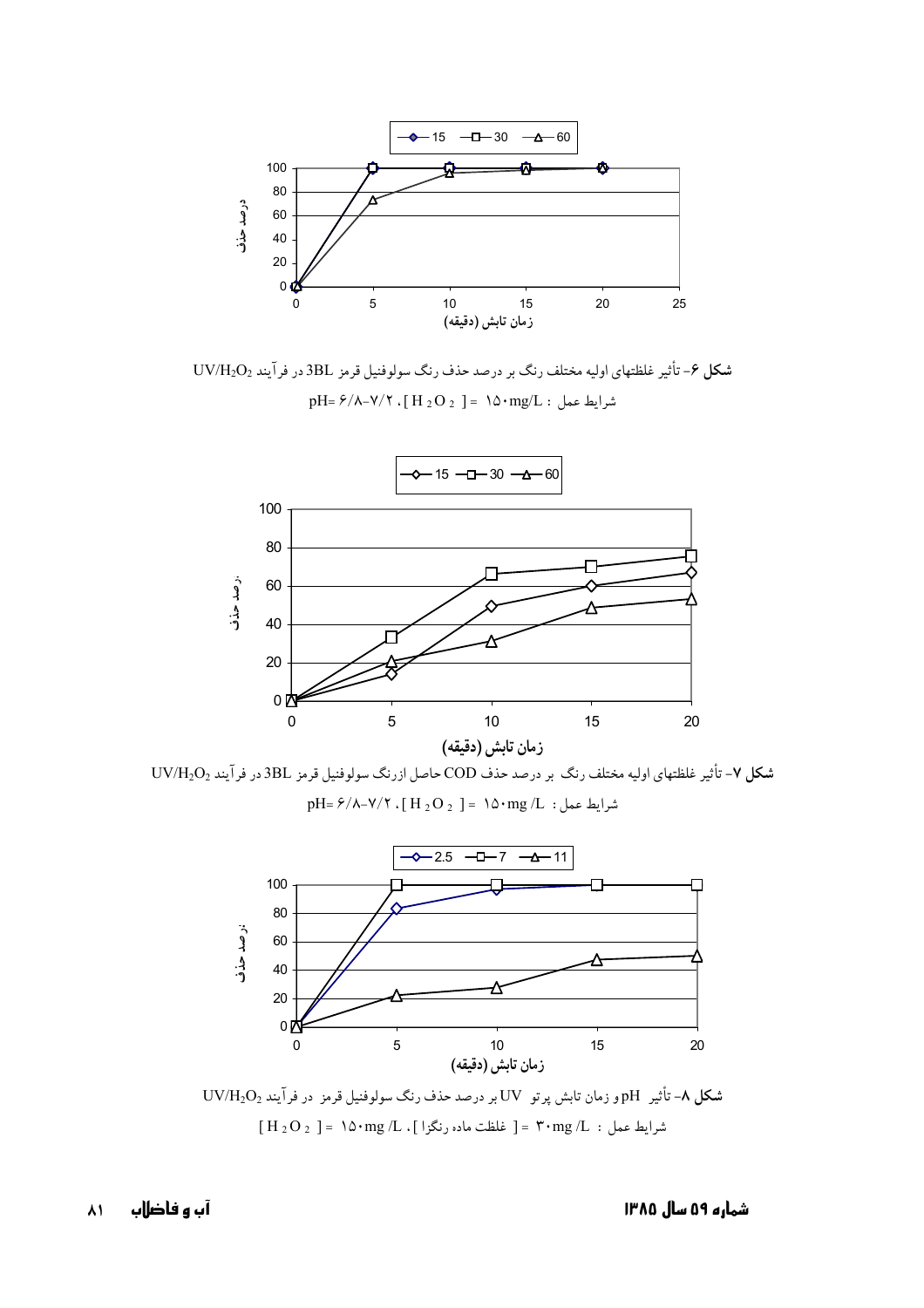

**شکل ۹-**تأثیر pHو زمان تابش پرتو UV بر درصد حذف COD حاصل از رنگ سولوفنیل قرمز 3BL در فرآیند UV/H2O<sub>2</sub>  $[H_2O_2] = \text{N} \cdot \text{mg}/L$ . أشرابط عمل: = ٣٠ mg/L | غلظت ماده رنگزا

رنگ، pH محلول و مدت زمان تابش نـور مـي باشـد. شـرايط بهينـه برای حذف رنگ مورد استفاده در فر آینـد $\rm UV/H_2O_2$ شـامل غلظـت ۱۵۰ میلیگرم بر لیتر از آب اکسیژنه (به صورت خالص)، pH خنثی و غلظتهای پایین تر از رنگ تعیین گردیـد. نتـایج آزمایشـها نشان میدهند که کارآیی تجزیـه رنـگ در شـرایط بهینـه پـس از ۵ دقیقه تابش نـور UV بـه ۱۰۰ درصـد مـی رسـد . همچنـین درصـد حذف COD در شرايط بهينه پس از ٢٠ دقيقه پرتوتابي ٧٧/٣ درصد تعیین گردید. همچنین با استفاده از تـأثیر مقـادیر متفـاوت از یراکسید هیدروژن در فرآیند UV/H2O2 نقش مـؤثر رادیکـال۱عـای هیدروکسیل در حذف رنگ به اثبات رسید.

در تحقیقـاتی کـه اســمیت و همکــارانش در ســال ۱۹۹۰در کارولینای جنوبی انجـام دادنـد، بـا اسـتفاده از فرآینـد اکسیداسـیون فتوشیمیایی پیشرفته (UV/H2O2) توانسـتند ۸۰ درصـد رنـگ آلـی فاضلاب یک کارخانه کاغذسازی را حذف نمایند کـه غلظـت بهینـه ادر آن تحقیــق ۸۴۰ میلــیگــرم بــر لیتــر تعیــین گردیــد [۵].  $\rm H_2O_2$ همچنین مطالعـاتی کـه در دانشـگاه آنامـالاج<sup>۱</sup>کشـور هنـد در سـال ۲۰۰۳ انجام شد نشان داد که فرآیند (UV/H2O2) می تواند به طـور مؤثری رنگ آزوی راکتیو اورنج شماره ۴ را تخریب نمایـد. غلظـت بهینه  $\mathrm{H}_2\mathrm{O}_2$ در آن تحقیق ۲۰ میلی مول و  $\mathrm{pH}$  بهینه برابـر ۳ تعیــین گردیده است [۱۲]. نتایج مطالعات جورجیو و همکـارانش در سـال ۲۰۰۰ بر روی تخریب ۵ نمونـه از رنگهـای راکتیـو آزو بـه وسـیله اشعه فرابنفش در حضور هیدروژن پراکساید نشـان داد کـه بـیش از

کمتر از قلیایی و اسیدی بوده و درصد حذف در pH اسیدی بیشتر از قلیایی می باشد. در pH برابر ۲/۵ بعد از ۱۵ دقیقه درصد حذف رنگ به ۱۰۰ درصد و COD بعد از گذشت ۲۰ دقیقه به ۵۱/۶ درصد می رسد. در pH خنثی بعد از ۵ دقیقه درصـد حـذف رنـگ بـه ۱۰۰ درصد و COD بعد از گذشت ۲۰ دقیقه به ۷۵/۵ درصد می رسد. در pH قلیایی بعد از گذشت زمان ۲۰ دقیقه درصد حـذف رنگ ۵۰/۲ و درصد حذف COD به ۳۵/۵ درصد مه رسد. بنابراین pH بهینه جهت حذف رنگ آزوی مورد نظر بـا اسـتفاده از سیستم20<sub>2</sub>NH، UV/H خنثی میباشد . افزایش کارآیی رنگبری و حـذف COD در pH خنثــي مـي توانــد بـه افـزايش راديكــال هــاي هیدروکسیل حاصله در این pH نسبت داده شود. لازم به ذکر است pH طبیعی رنگ نیز خنثی بوده است .

۴- ىحث

نتایج آزمایشها نشان میدهند که هیچ یک از عوامل تابش فـرابنفش و آب اکسیژنه به تنهایی نمیتوانند عامل اصلی تجزیـه کننـده رنگـزا یعنی رادیکال هیدروکسیل را به اندازه کافی تولید نماینـد. در نتیجـه درصد حذف رنگ و COD حاصل از آن توسط ایـن دو سیسـتم کـم مىباشد. نتـايج حاصـل از ايـن تحقيـق مطـابق بـا تحقيقـات متعـدد صورت گرفته در حذف رنگ با استفاده از عوامل تـابش فـرابنفش و آب اکسیژنه (به تنهایی) می باشد[ ۱۰و ۹] . همچنین نتـایج حاصـل از این تحقیق نشان می دهد که فرآیند UV/H2O2 از جملـه روشـهای کارآمد و مؤثر در حذف کامل رنگ موجـود در منـابع آب و پسـاب می باشد. میزان حذف رنگ تحت تـأثیر مقـدار H2O2، غلظـت اولیـه

 $1$  Annamalaj